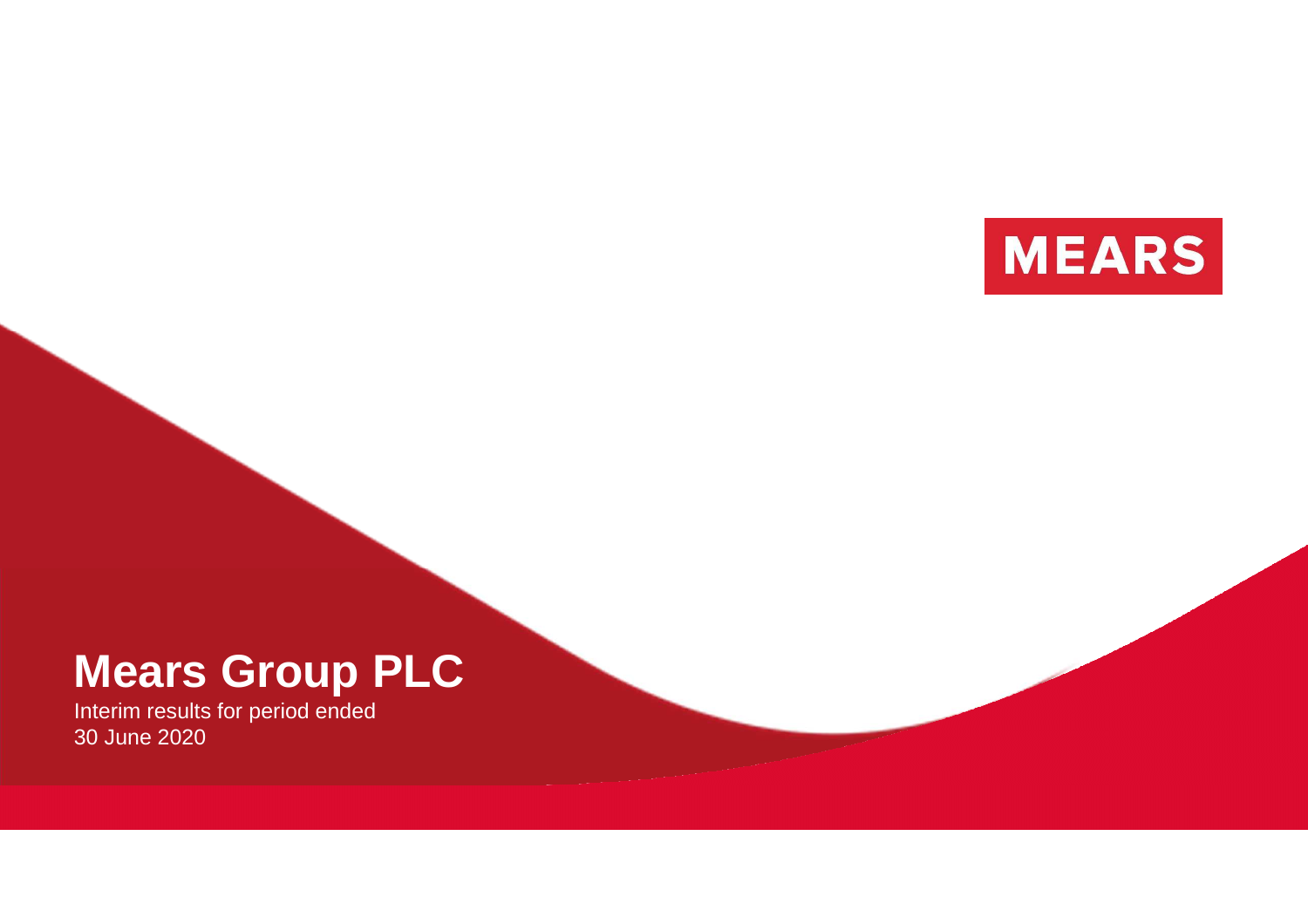# **Presentation team**



→David Miles Chief Executive Officer

→Andrew Smith Chief Finance Officer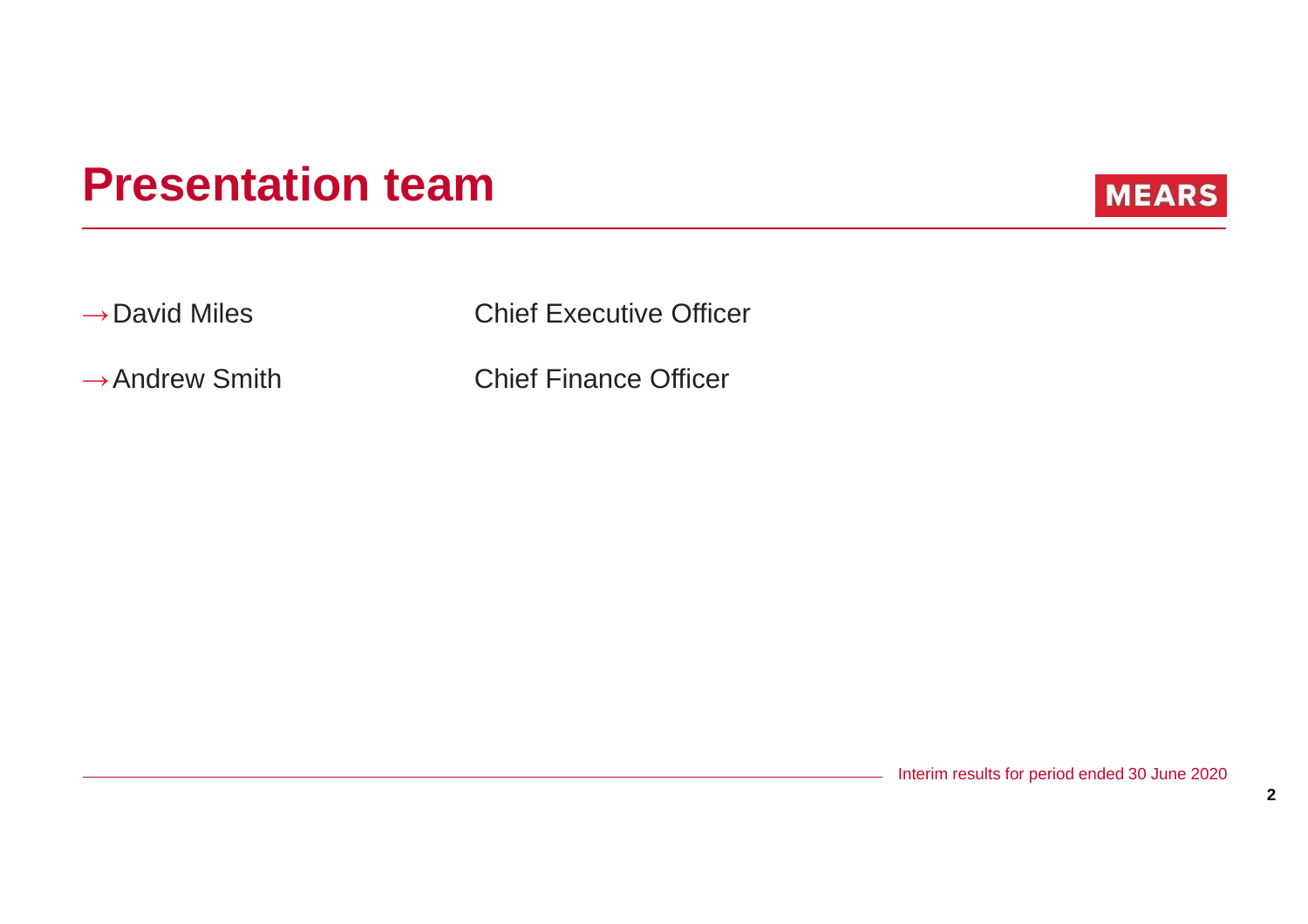# **Agenda**



 $\rightarrow$  Operational review

- $\rightarrow$ Finance review
- $\rightarrow$ Strategic update
- $\rightarrow$ Outlook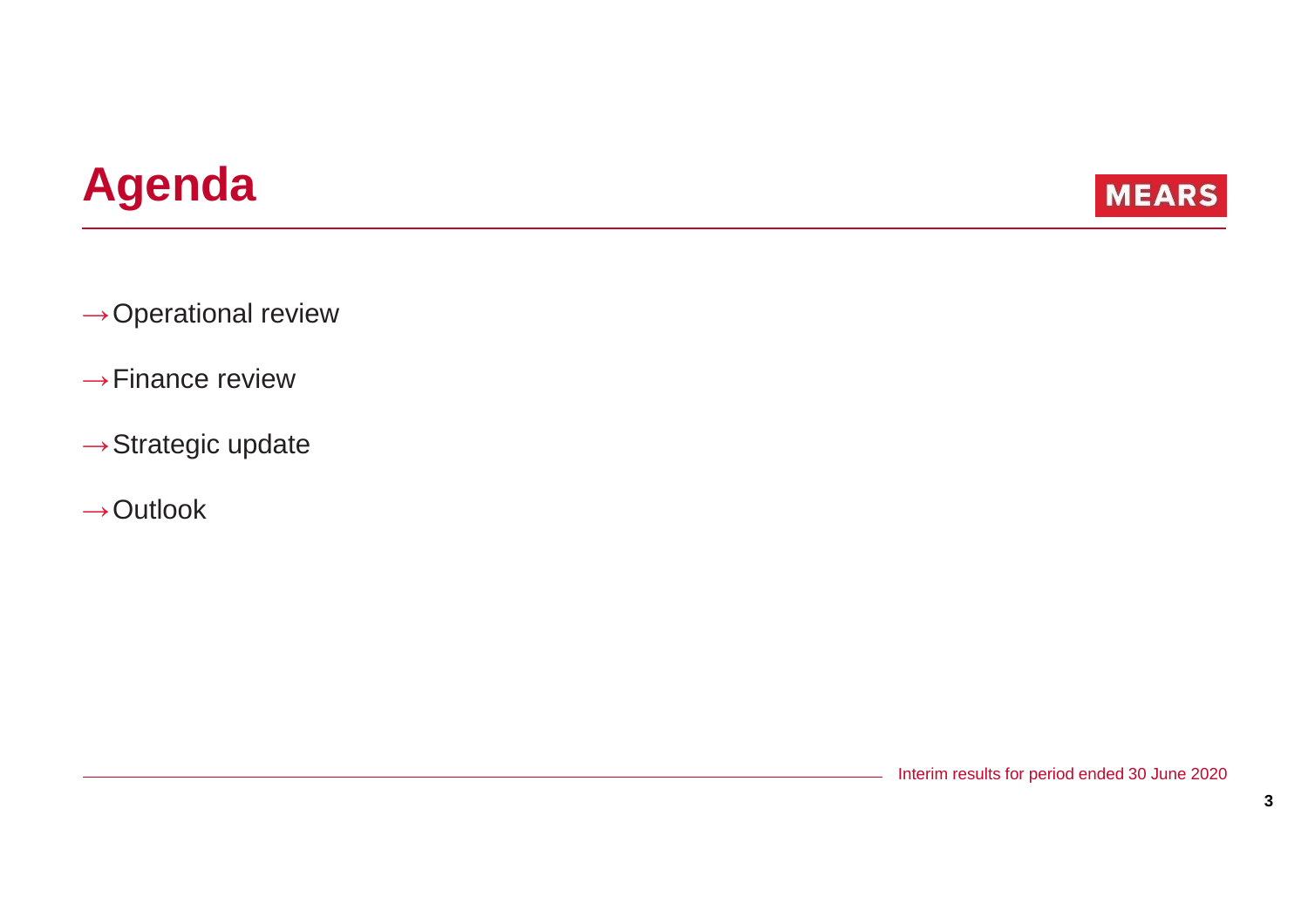

# Operational review

Interim results for period ended 30 June 2020

**4**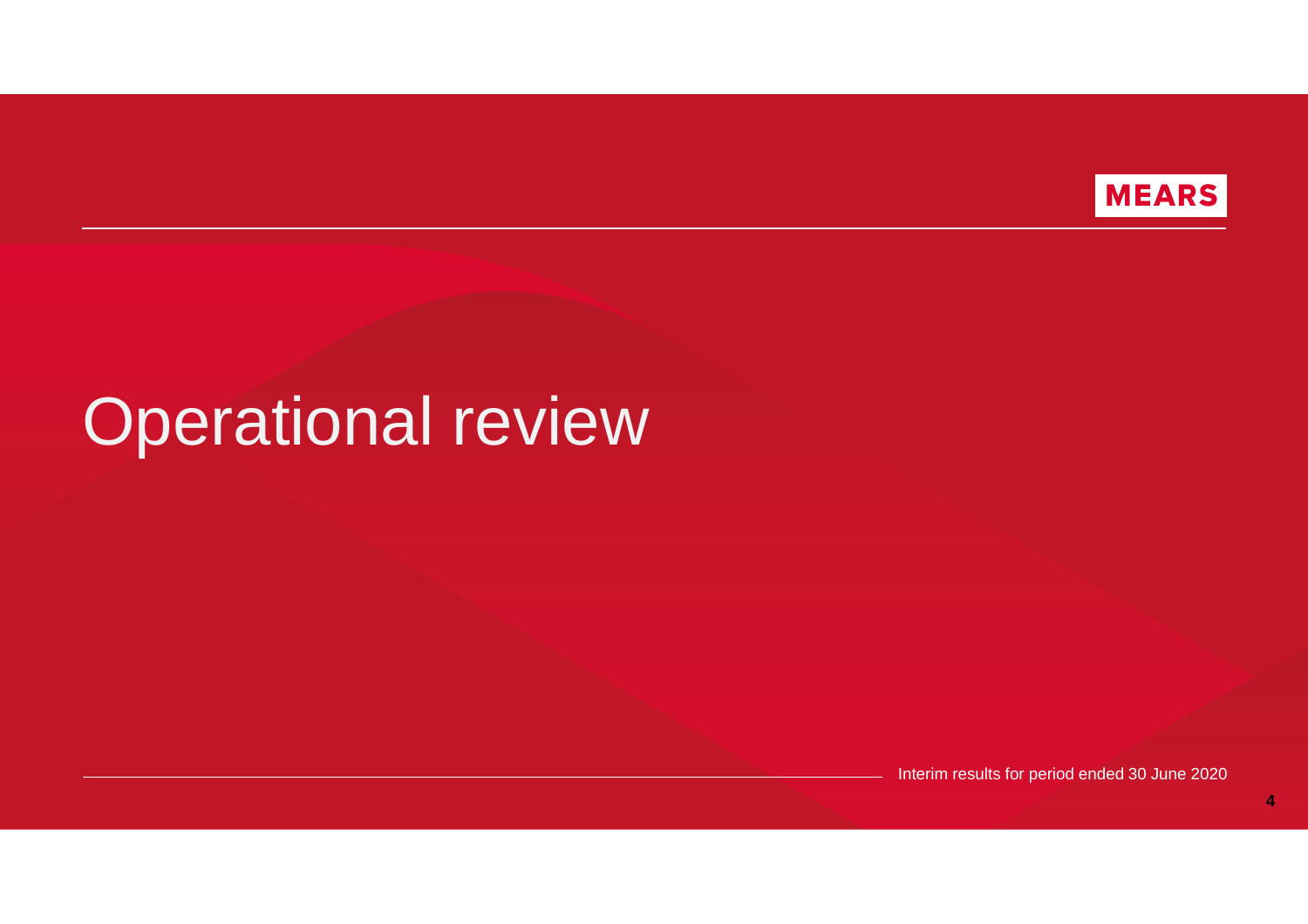# **H1 – Strategic Highlights**



## →**Mears well placed in early 2020 progressing a number of its strategic priorities:**

- $\rightarrow$  AASC contract fully embedded
- $\rightarrow$  MPS acquisition fully integrated and on-track
- $\rightarrow$  Exit from England and Wales Domiciliary Care completed; unwinding of funded development progressing
- $\rightarrow$  Maintenance contract win rate over 80%

### <sup>→</sup>**Covid-19 - coped well in very difficult circumstances:**

 $\rightarrow$  Maintained essential services whilst ensuring safety of employees and service users

 $\rightarrow$  Liquidity remained strong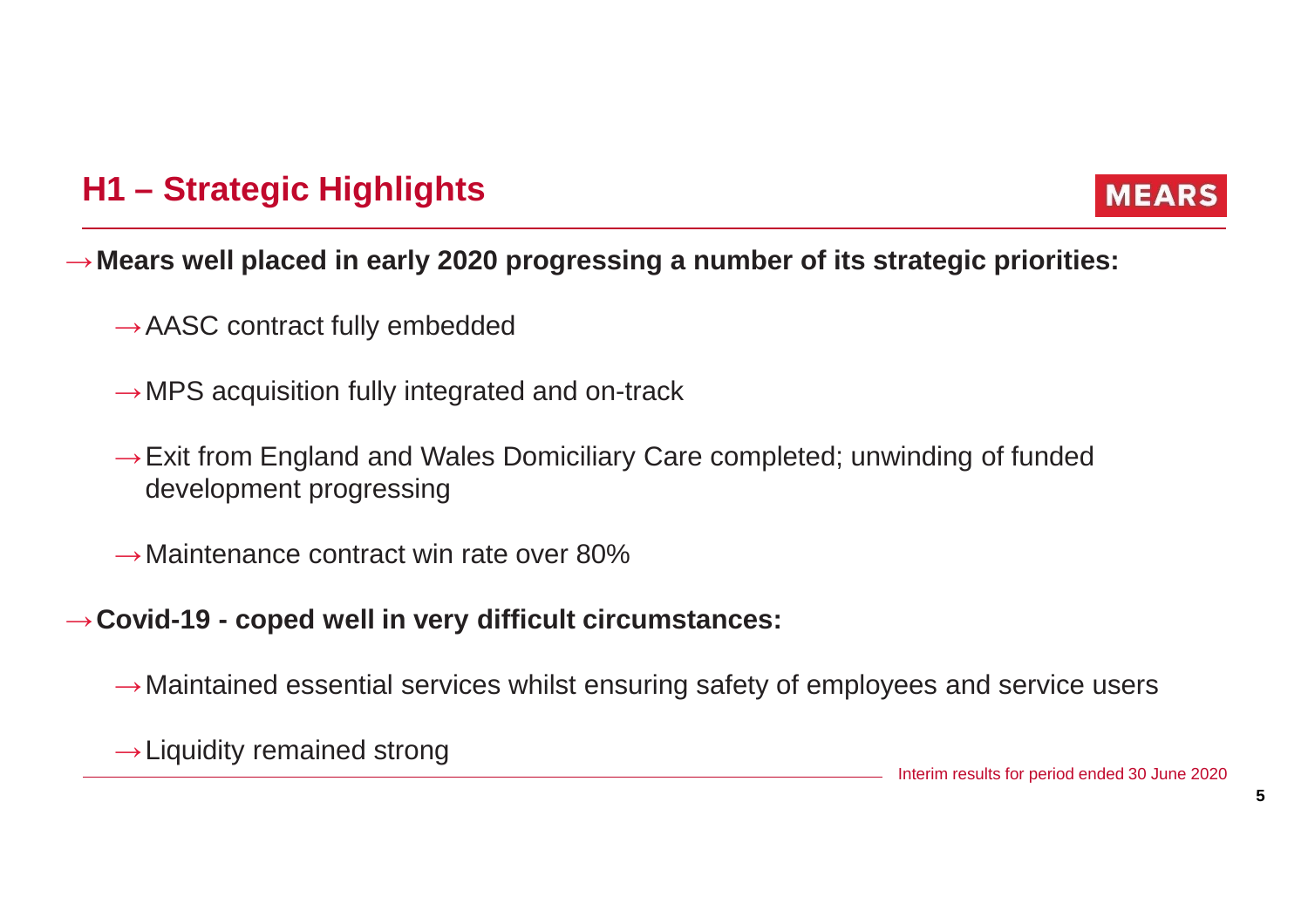# **H1 – Financial Highlights**



### →**Resilient financial performance despite significant disruption from Covid-19:**

- $\rightarrow$ Jan-Feb trading in-line
- $\rightarrow$  H1 Revenue: £407.0m (H1 2019: £439.2m)
	- $\rightarrow$  Lower Maintenance revenues (emergency only service) partly offset by ramp up in AASC contract
- $\rightarrow$  H1 Adjusted operating loss: £1.0m<sup>1</sup> (H1 2019: £22.7m profit)
	- → Maintenance: interim arrangements covered direct costs in majority of contracts<br>→ Management: key worker/essential services largely unaffected
	- → Management: key worker/essential services largely unaffected<br>→ Development: sites mothballed: adjustments to carrying values
	- $\rightarrow$  Development: sites mothballed; adjustments to carrying values
- $\rightarrow$  H1 liquidity remained resilient; avg. daily net debt: £121.2m (H1 2019: £110.7m)
	- $\rightarrow$  Facilities extended to £192.7m and interim dividend suspended

 $\rightarrow$  H1 Normalised diluted EPS: (4.28p)  $^1$  (H1 2019: 11.99p)

<sup>1.</sup> Continuing operations; stated before amortisation of acquisition intangibles and normalised EPS is calculated using a full tax charge. **6**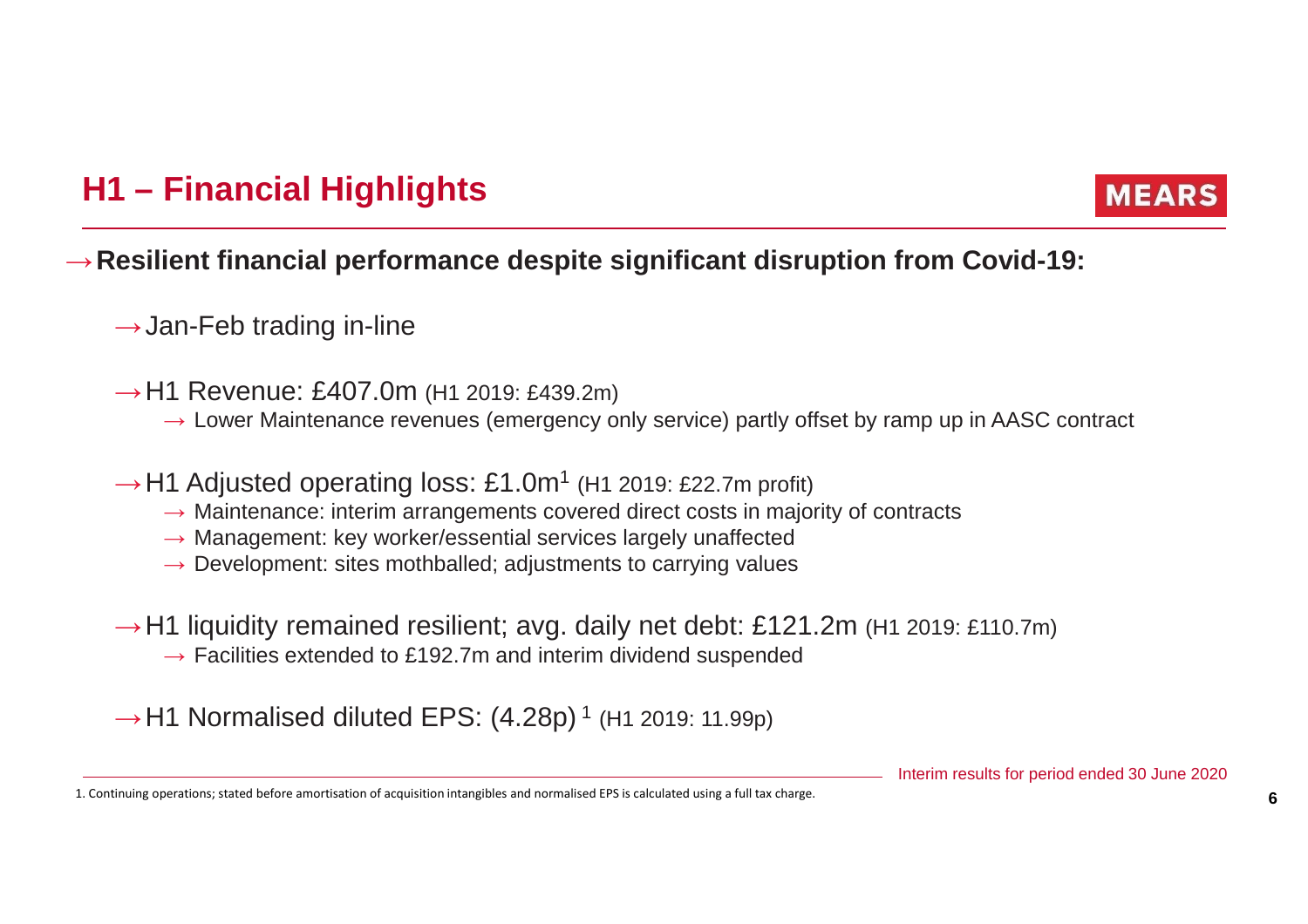# **Half year by business unit | Maintenance**



| <b>Client support</b>                                                                             | <b>Work volumes</b>                                                                                        |
|---------------------------------------------------------------------------------------------------|------------------------------------------------------------------------------------------------------------|
| Largely supportive recognising government guidance:                                               | $\rightarrow$ Covid-19 required shift to emergency-only service:                                           |
| $\rightarrow$ interim agreements to recover direct costs<br>(schedule of rates ('SOR') contracts) | $\rightarrow$ work volumes c. 15% of normal <sup>1</sup> (late March to May) with<br>some recovery in June |
| $\rightarrow$ revenue and payments maintained at normal                                           | $\rightarrow$ cautious approach to restart through July                                                    |
| levels (Lump sum contracts)                                                                       | $\rightarrow$ Volumes expected to return to normal by the end of the                                       |
| $\rightarrow$ No financial support in a small number cases                                        | financial year                                                                                             |
| <b>Staff</b>                                                                                      | <b>Challenges / Opportunities</b>                                                                          |
| $\rightarrow$ Monumental effort and dedication from all our teams                                 | $\rightarrow$ Operational challenges were immense and will continue                                        |
| $\rightarrow$ Maintained the highest service-levels despite the most                              | as volumes rebuild                                                                                         |
| challenging of conditions                                                                         | $\rightarrow$ Replacement cycles and maintenance backlogs should                                           |
| $\rightarrow$ 30% of Maintenance workforce furloughed at peak                                     | underpin demand                                                                                            |
|                                                                                                   | $\rightarrow$ Mears well placed when procurement processes return to<br>normal                             |
| 1. As measured by maintenance 'ticket' volumes against run-rate                                   | Interim results for period ended 30 June 2020                                                              |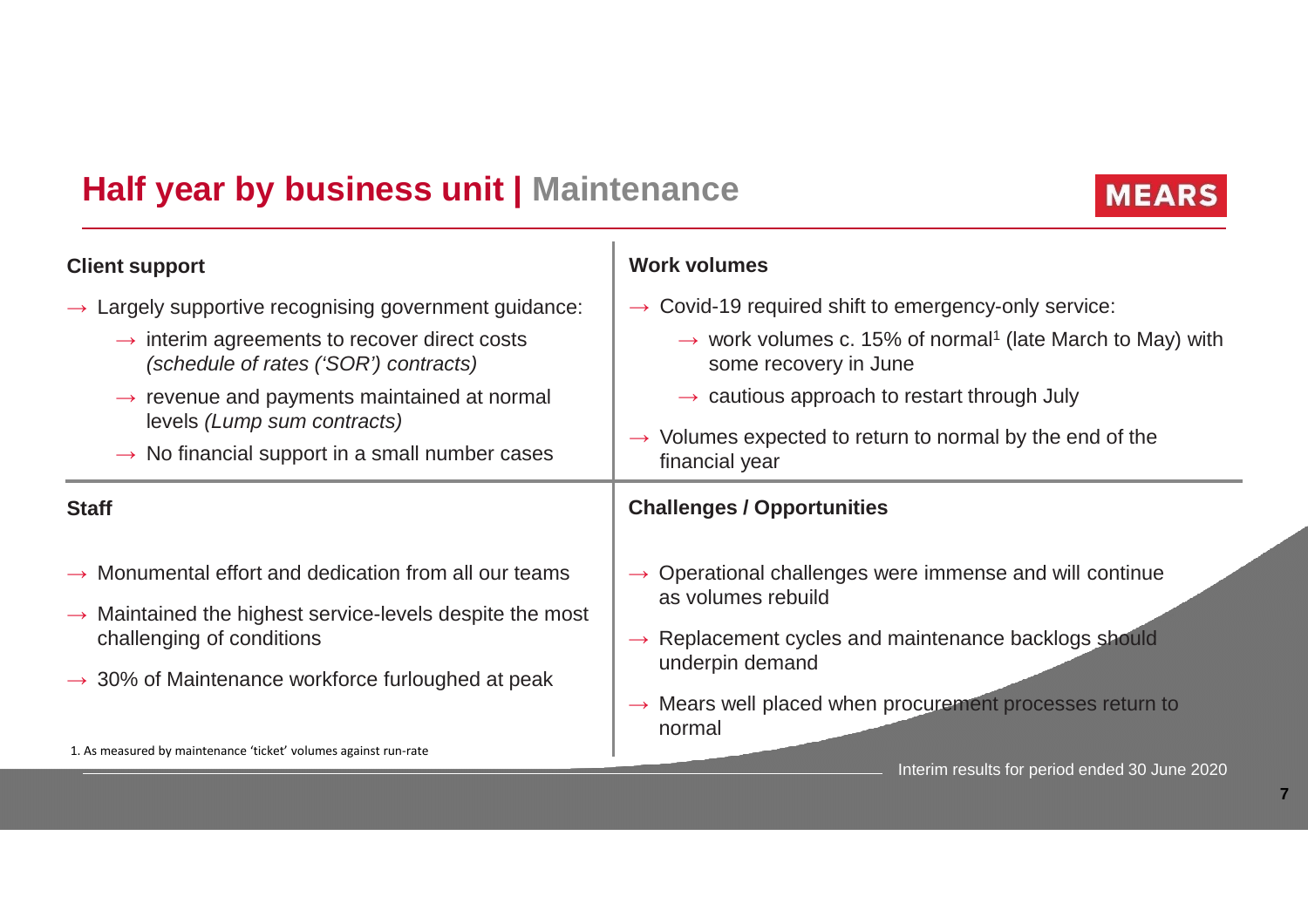# **Half year by business unit | Management**



**MEARS**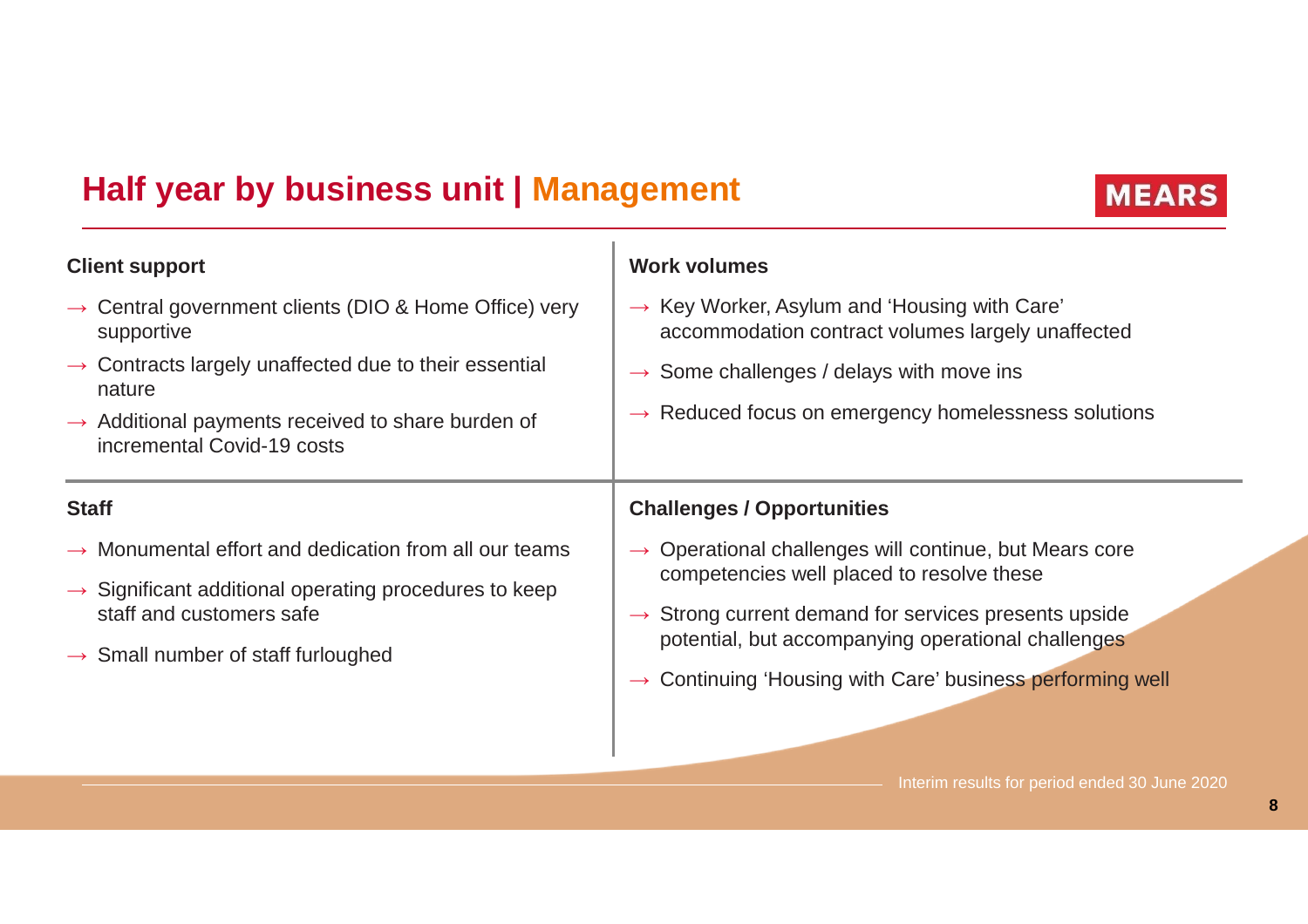# **Robust business resilient through Covid-19 difficulties**

| <b>Focus area</b>                                                      | <b>Importance during Covid-19</b>                                                                                                                                                                                                          | Implications for the future                                                                                                                                                                                                    |  |  |  |
|------------------------------------------------------------------------|--------------------------------------------------------------------------------------------------------------------------------------------------------------------------------------------------------------------------------------------|--------------------------------------------------------------------------------------------------------------------------------------------------------------------------------------------------------------------------------|--|--|--|
| <b>Quality of contract</b><br>portfolio and<br>client<br>relationships | $\rightarrow$ Balanced contract portfolio across local/central,<br>SOR/lump-sum, and essential/discretionary<br>$\rightarrow$ Financial support from clients largely underpinned<br>cost recovery and positive cashflow                    | $\rightarrow$ Exited a small number of contracts, where support<br>not forthcoming<br>$\rightarrow$ Well-balanced order book going into 2021                                                                                   |  |  |  |
| <b>High-service</b><br>levels, systems<br>and processes                | $\rightarrow$ Meeting the Covid-19 challenge demonstrated<br>Mears' operational capability and flexibility<br>Retained customer satisfaction scores, way above<br>$\rightarrow$<br>benchmark (Mears NPS: 68%; benchmark: 43%) <sup>1</sup> | $\rightarrow$ High-performance, actions and behaviours during<br>the crisis will build long-term trust with clients <sup>1</sup><br>$\rightarrow$ Volumes returning progressively through H2                                   |  |  |  |
| <b>Our people</b>                                                      | $\rightarrow$ Dedication and professionalism of our people has<br>been exemplary<br>$\rightarrow$ Focus on workforce communication helped<br>maintain key disciplines and morale                                                           | $\rightarrow$ Return to work has started well, as reflected in a<br>positive response to a 'pulse' staff survey in June<br>$\rightarrow$ However, some rationalisation required to ensure<br>workforce is right-sized for 2021 |  |  |  |
| <b>Liquidity</b>                                                       | $\rightarrow$ Liquidity healthy despite significant challenges<br>Banks supportive of precautionary facility extension<br>during the period                                                                                                | $\rightarrow$ Stress testing of second UK lockdown scenario,<br>confirms sufficient liquidity<br>$\rightarrow$ De-leveraging actions will resume in H2                                                                         |  |  |  |

1. SMOKE Customer Intelligence Survey (March-April 2020) versus cross-industry comparators

**MEARS**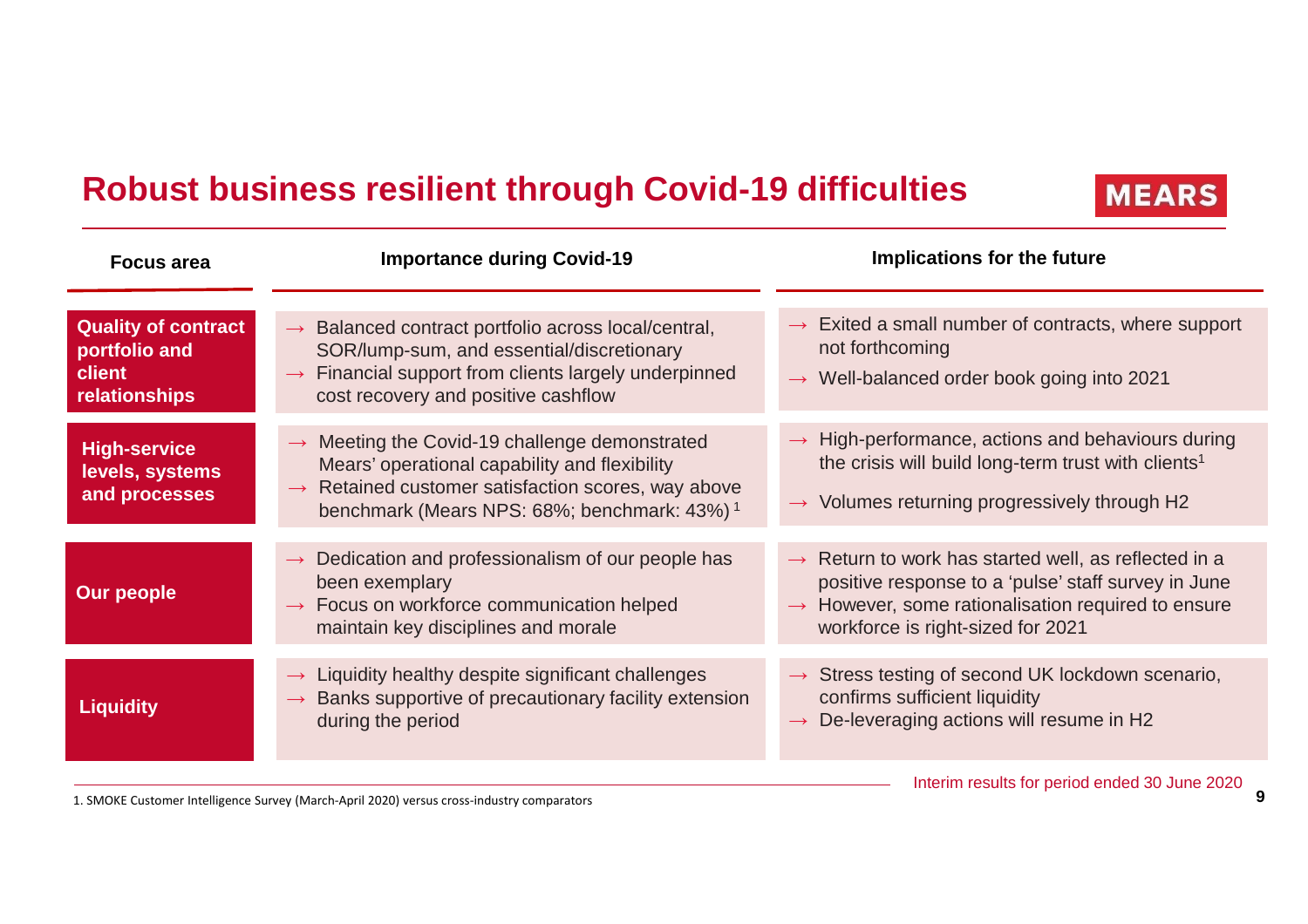

# Finance review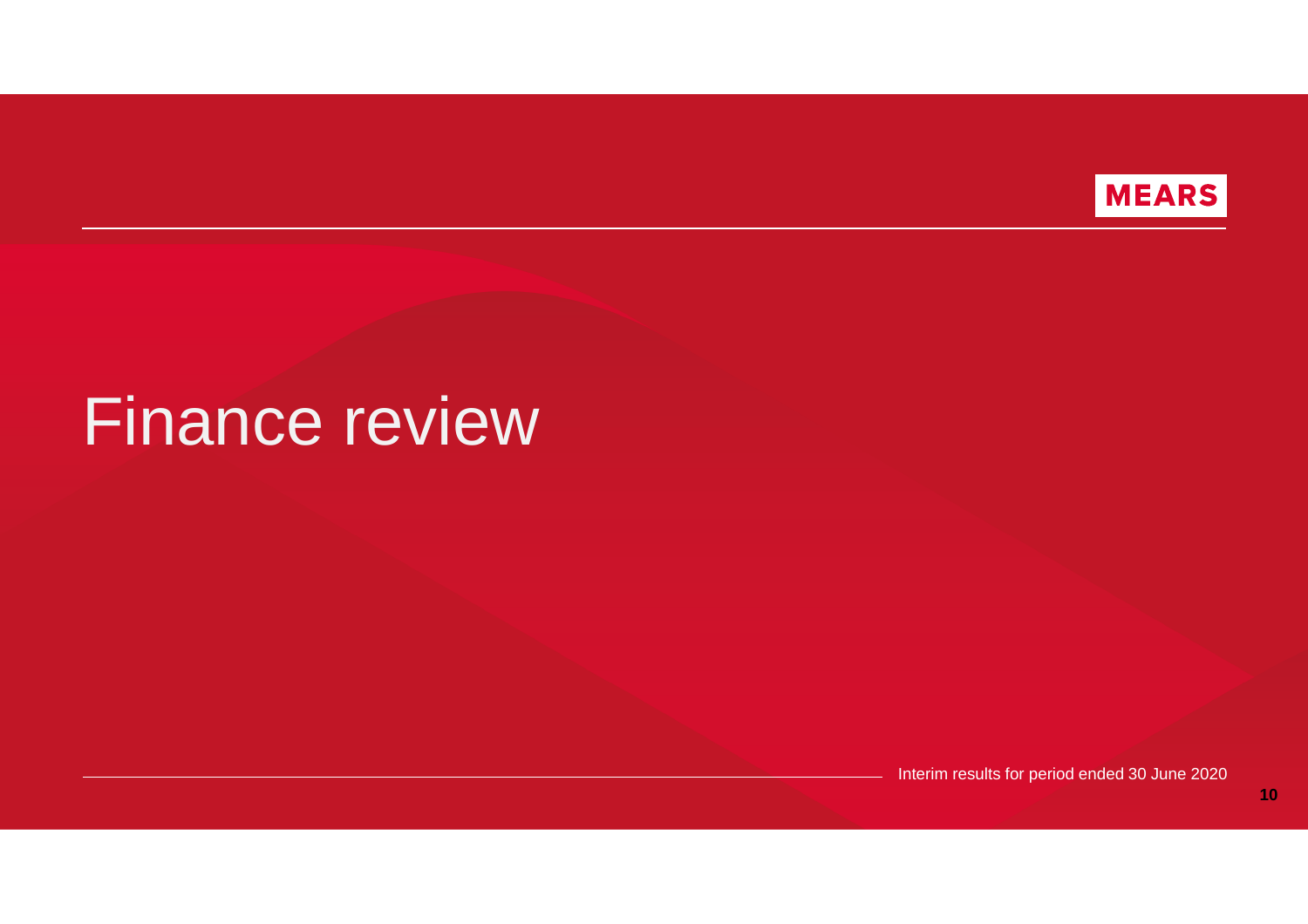### **Income statement (continuing operations)**

|                                                                                        | As reported         |            | Before the impact of IFRS 16 |            |
|----------------------------------------------------------------------------------------|---------------------|------------|------------------------------|------------|
|                                                                                        | H <sub>1</sub> 2020 | H1 2019    | H1 2020                      | H1 2019    |
|                                                                                        | £'000               | £'000      | £'000                        | £'000      |
| Sales revenue                                                                          | 406,963             | 439,227    | 406,963                      | 439,227    |
| Cost of sales                                                                          | (327, 445)          | (331, 214) | (329, 834)                   | (333, 635) |
| Gross profit                                                                           | 79,518              | 108,013    | 77,129                       | 105,592    |
| Other administrative expenses                                                          | (80, 525)           | (85, 274)  | (80, 525)                    | (86, 704)  |
| Exceptional costs                                                                      |                     |            |                              |            |
| Operating result before amortisation of acquisition intangibles                        | (1,007)             | 22,739     | (3,396)                      | 18,888     |
| Share of profits of associates                                                         | 357                 |            | 357                          | 357        |
| Finance income                                                                         | 163                 | 660        | 163                          | 163        |
| Finance costs                                                                          | (5, 303)            | (6, 725)   | (1, 876)                     | (2,092)    |
| (Loss)/profit for the period before tax and amortisation of<br>acquisition intangibles | (5,790)             | 16,674     | (4, 752)                     | 17,316     |

# **MEARS**

 $\rightarrow$  £2.5m of non-recurring costs<br>associated with Covid-19 associated with Covid-19 included within normal trading

 $\rightarrow$  Pre-IFRS 16 figures provided to assist comparability assist comparability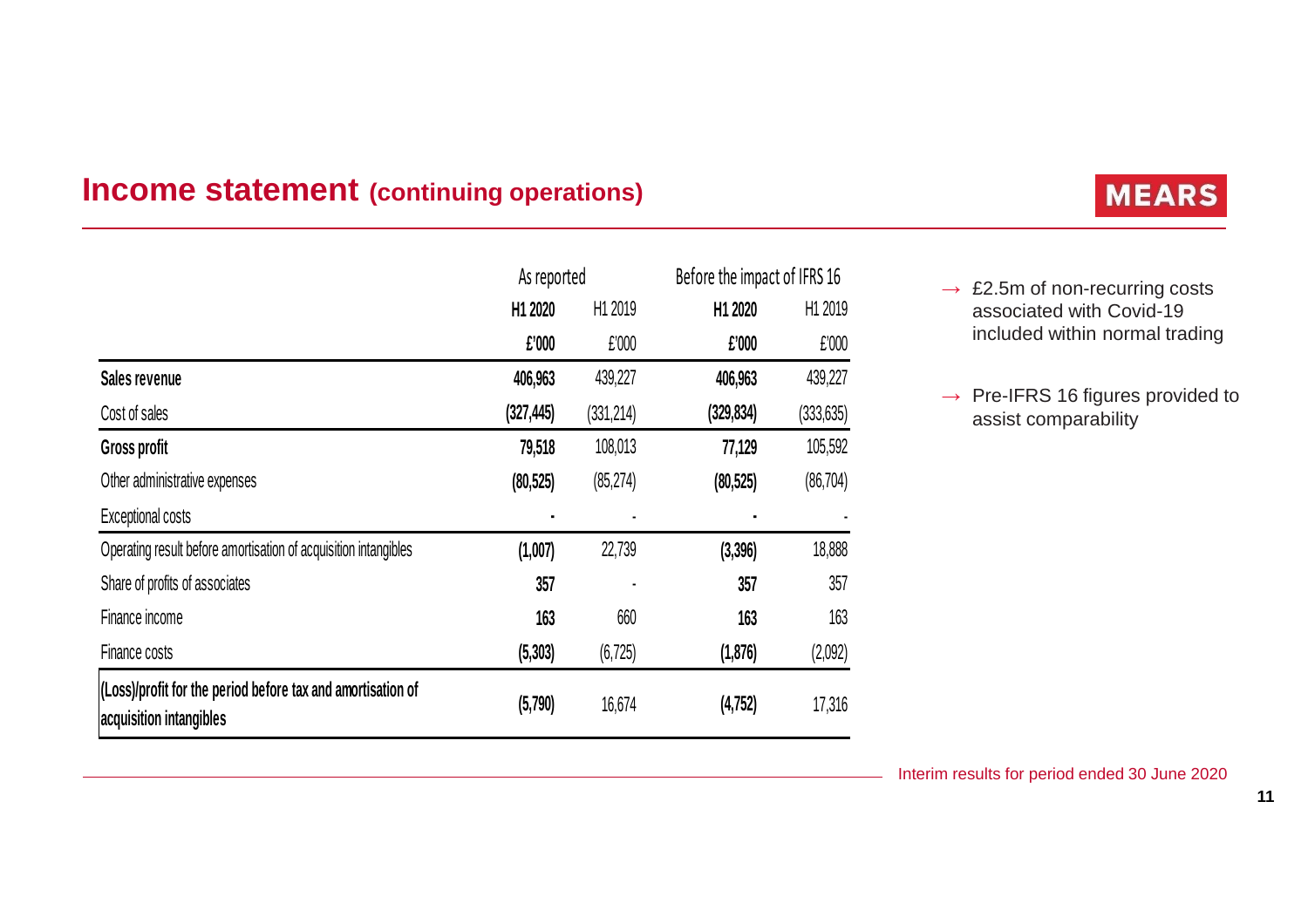# **Segmental reporting**

|                  | 2020                                                                  |       | 2019      |                              |                     |        |
|------------------|-----------------------------------------------------------------------|-------|-----------|------------------------------|---------------------|--------|
|                  | <b>Operating</b><br>Operating<br>Revenue<br>profit / (loss)<br>margin |       | Revenue   | Operating<br>profit / (loss) | Operating<br>margin |        |
|                  | £m                                                                    | £m    |           | £m                           | £m                  |        |
| Maintenance      | 261.7                                                                 | (0.9) | $(0.3\%)$ | 323.3                        | 15.4                | 4.8%   |
| Management       | 135.7                                                                 | 3.8   | 2.8%      | 88.2                         | 8.2                 | 9.3%   |
| Development      | 9.6                                                                   | (3.6) | (37.5%)   | 27.7                         | (0.9)               | (3.2%) |
| Operating result | 407.0                                                                 | (0.7) | (0.2%     | 439.2                        | 22.7                | 5.2%   |

\* All figures stated after IFRS 16 and includes share of profits in associates

|             | Revenue split |       |  |
|-------------|---------------|-------|--|
|             | Q1<br>Q2      |       |  |
|             | £m            | £m    |  |
| Maintenance | 166.5         | 95.2  |  |
| Management  | 67.7          | 68.0  |  |
| Development | 8.6           | 1.0   |  |
|             | 242.8         | 164.2 |  |

# **MEARS**

## → **Maintenance**

- $\rightarrow$  Revenues impacted by Covid-19 with significant<br>reduction in volumes reduction in volumes
- $\rightarrow$  Interim arrangements mitigated downside risk; some<br>under-recovery of central overheads and a small under-recovery of central overheads and a small number of material loss-makers

# → **Management**

- $\rightarrow$  Strong growth underpinned by AASC
- $\rightarrow$  Some reduction in emergency homelessness<br>solutions as planned solutions as planned
- $\rightarrow$  Some margin reduction during Covid-19 period but<br>key contracts performing well key contracts performing well

#### $\rightarrow$ **Development**

- $\rightarrow$  Activities mothballed
- $\rightarrow$  Operating result impacted by reassessment of costs to complete and likely sales valuation. complete and likely sales valuation
	- Interim results for period ended 30 June 2020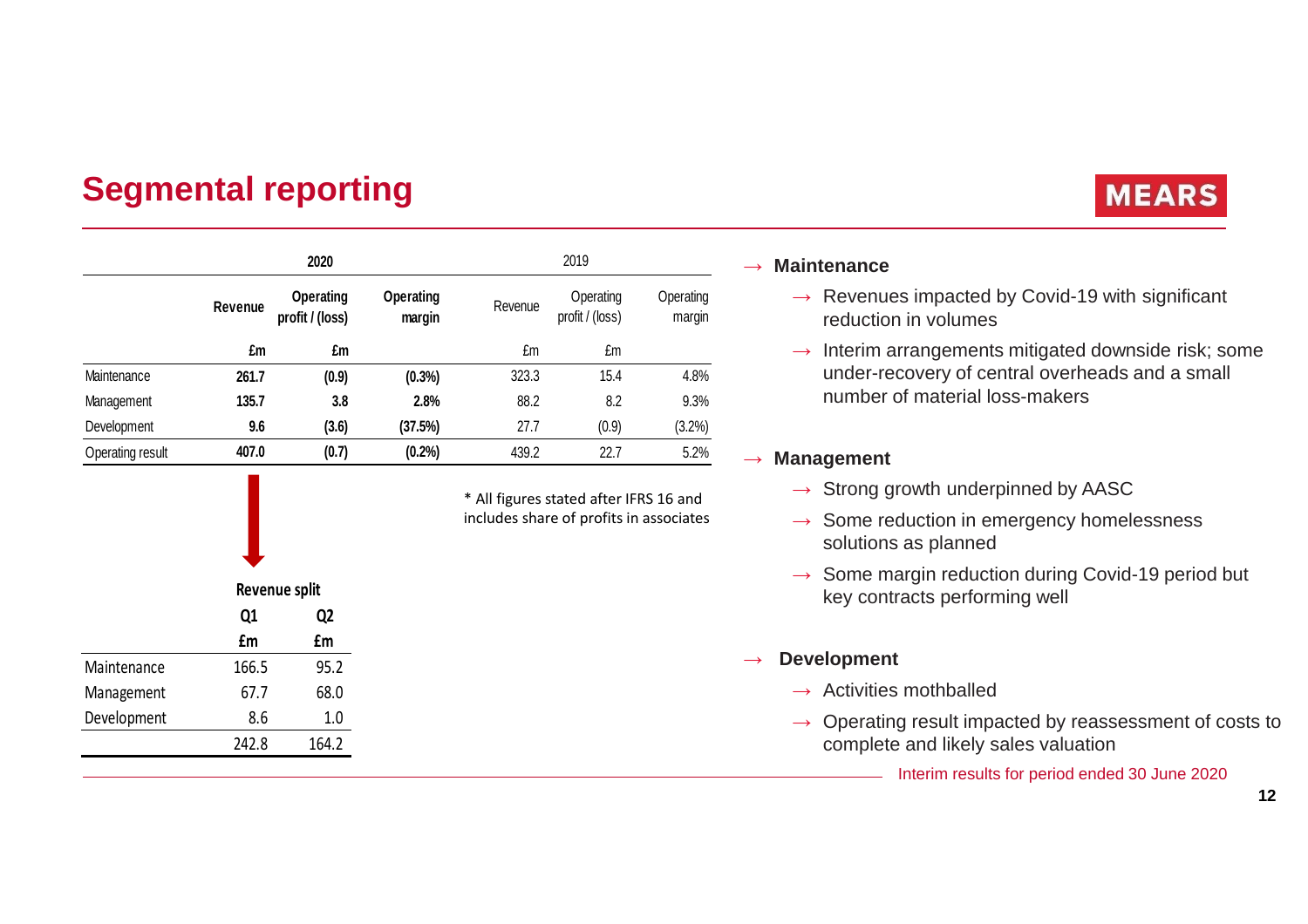# **Performance of Maintenance contracts in H1**





1. Maintenance contract activity levels versus 'normal' Mar-Jun 2020

2. Maintenance adjusted operating profit of £1.1m (2019: £14.9m) after adding back £2.0m of Covid-19 related incremental cost and including the share of profit in associate.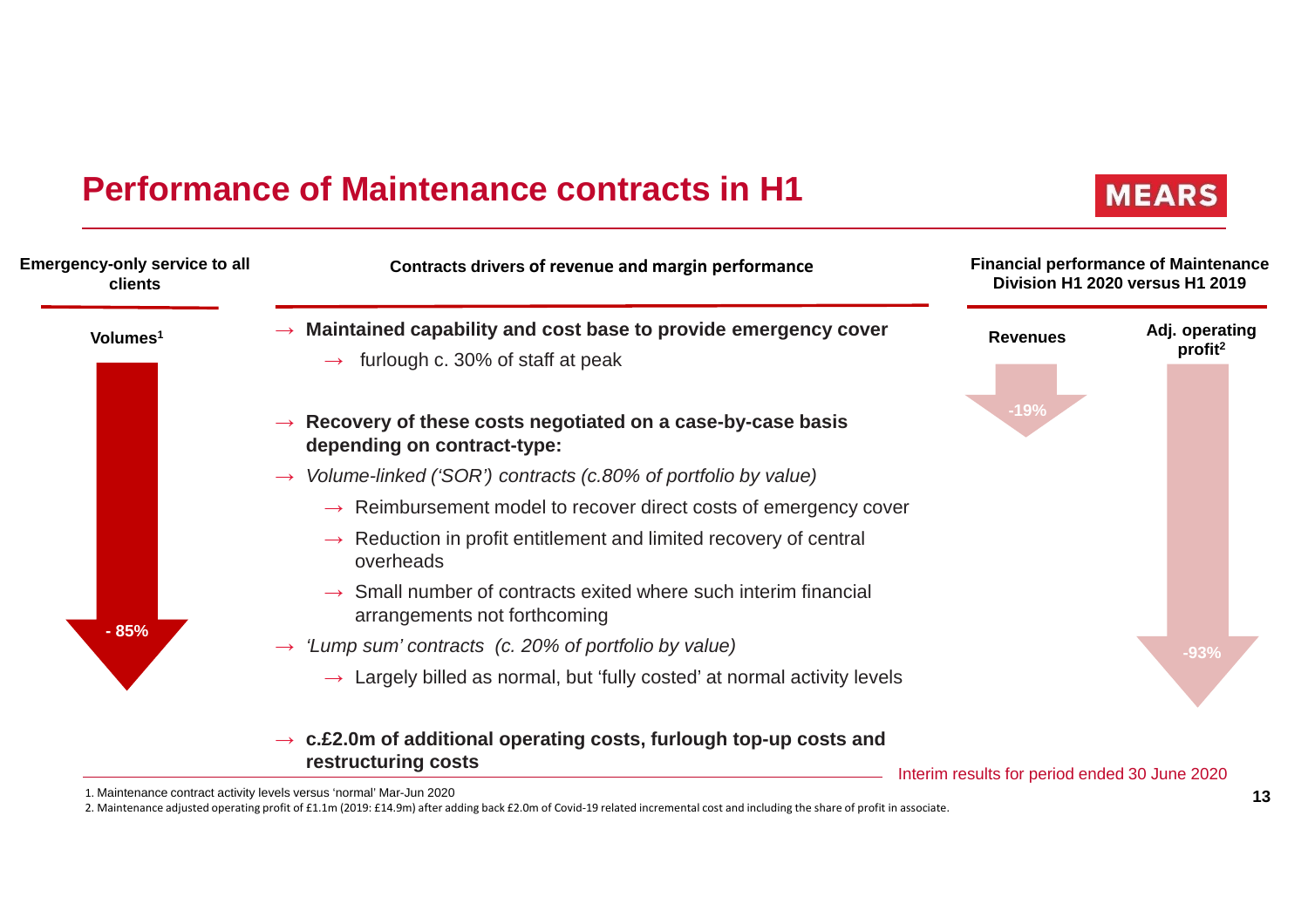# **Working capital**

# **MEARS**

|             | 6 month average to June 2020 |                                           | 12 month average to December 2019 |                    |          |                        |
|-------------|------------------------------|-------------------------------------------|-----------------------------------|--------------------|----------|------------------------|
|             | <b>Receivables</b>           | Net working<br><b>Payables</b><br>capital |                                   | <b>Receivables</b> | Payables | Net working<br>capital |
|             | £m                           | £m                                        | £m                                |                    | £m       | £m                     |
| Maintenance | 141.9                        | (121.1)                                   | 20.8                              | 159.3              | (126.2)  | 33.1                   |
| Management  | 36.4                         | (24.6)                                    | 11.8                              | 29.8               | (24.3)   | 5.5                    |
| Development | 36.8                         | (8.2)                                     | 28.6                              | 33.4               | (8.7)    | 24.7                   |

## → **Maintenance**

 $\rightarrow$  Large contraction in Q2, in line with reduced activity shorter client paym reduced activity, shorter client payment terms and Government reliefs

## → **Management**

 $\rightarrow$  Expansion following full mobilisation of  $\overline{\Delta}$ AASC

#### $\rightarrow$ **Development**

- $\rightarrow$  Small working capital increase reflecting a<br>slowdown in market sales in the period slowdown in market sales in the period
- $\rightarrow$  Inventories still expected to unwind<br>completely over the next two years completely over the next two years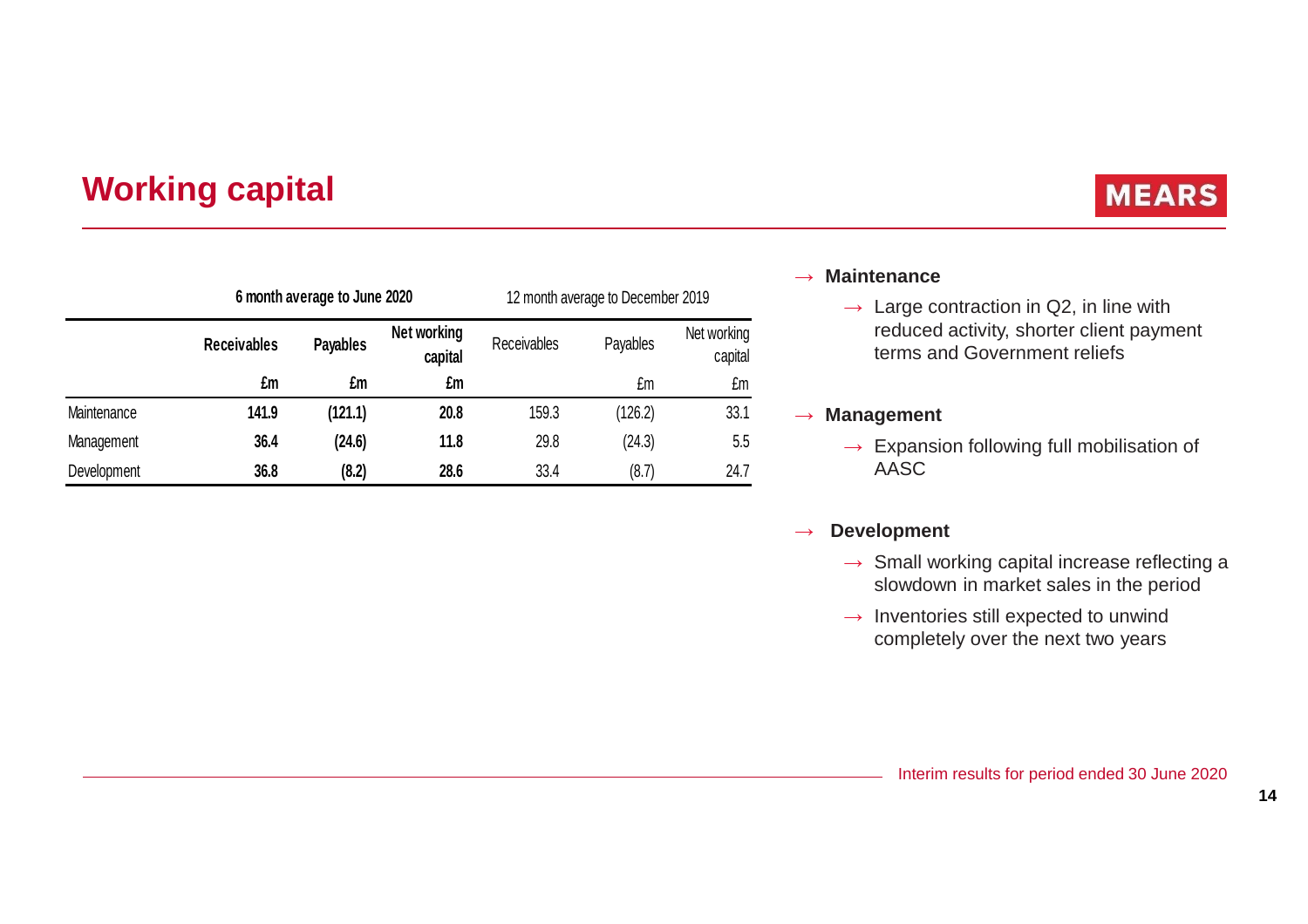# **Cash flow and net debt**

|                                                        | H1 2020    | H1 2019   | FY 2019    |
|--------------------------------------------------------|------------|-----------|------------|
|                                                        | £'000      | f'000     | f'000      |
| EBITDA                                                 | 26,897     | 42,381    | 88,624     |
| Working capital movements                              | (4,836)    | 1,731     | 11,626     |
| Cash inflow from operations                            | 22,061     | 44,112    | 100,250    |
|                                                        | 82.0%      | 104.1%    | 113.1%     |
| Total average daily net debt (operating)               | (121, 200) | (110,700) | (114, 400) |
| Net debt (operating) at period end                     | (62, 170)  | (48, 610) | (50, 986)  |
| Net debt (property acquisition facility) at period end |            | (15,000)  |            |
| Total net debt at period end*                          | (62, 170)  | (63, 610) | (50, 986)  |

\* lease obligations excluded from net debt measure

# **MEARS**

- → **Good working capital management in the first half**
	- $\rightarrow$  Interim arrangements agreed with majority of clients
	- $\rightarrow$  Lump sum contracts provided short-term cash<br>benefit benefit
	- $\rightarrow$  Deferral of March 2020 VAT liability; circa £17m

# → **Precautionary increase in Revolving Credit Facility**

- $\rightarrow$  increased from £170.0m to £192.7m
- → **Improving liquidity throughout Covid-19 period,** with average daily net debt: average daily net debt:
	- $\rightarrow$  Q1: £130.2m,
	- $\rightarrow$  Q2: £112.5m,
	- $\rightarrow$  Q3: to date <£100.0m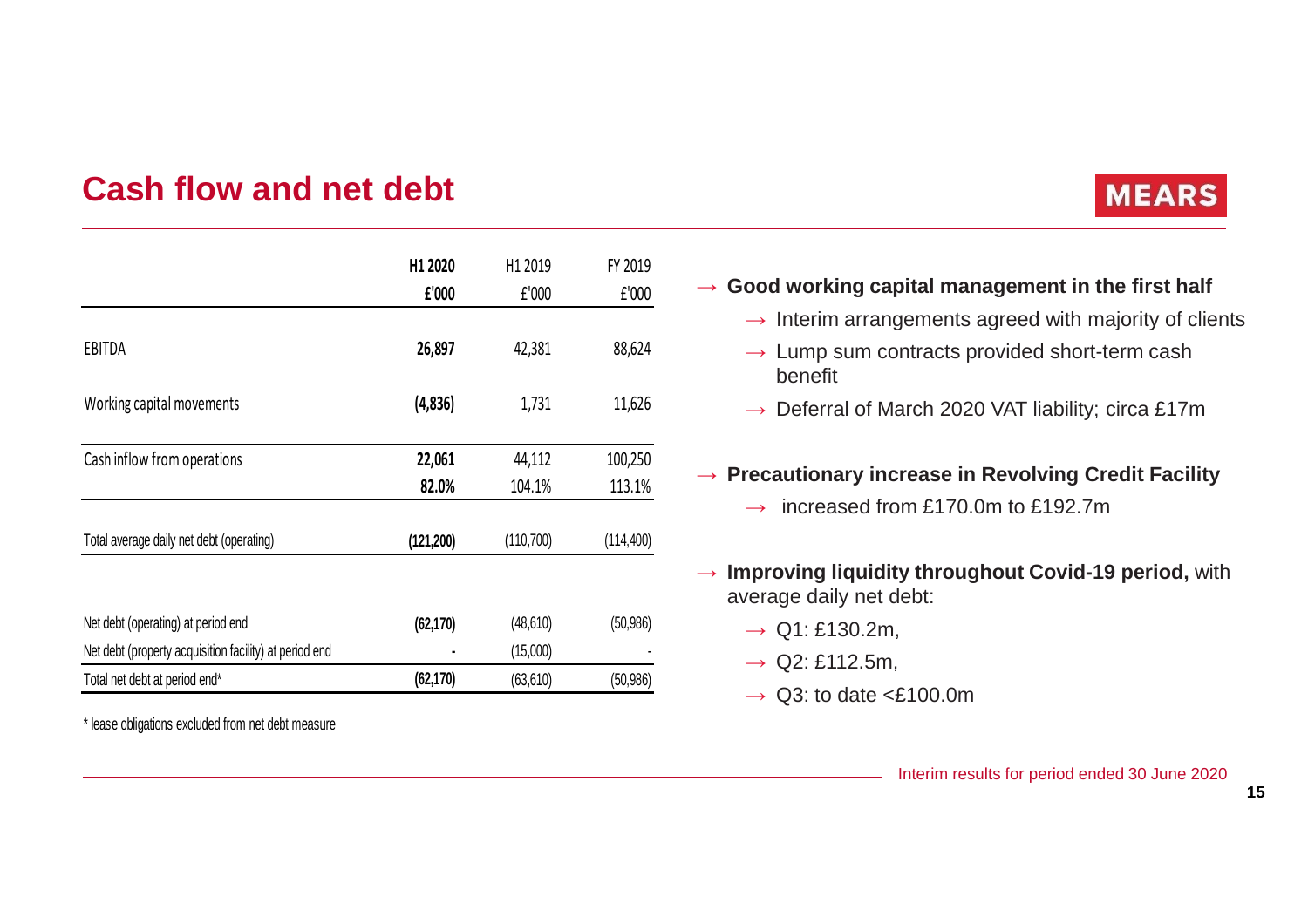## **Consolidated Balance Sheet**

|                               | <b>Jun-20</b> | Dec-19     | Jun-19     |
|-------------------------------|---------------|------------|------------|
|                               | £'000         | f'000      | f'000      |
|                               |               |            |            |
| Goodwill and intangibles      | 147,380       | 151,846    | 225,637    |
| Property, plant and equipment | 25,821        | 26,326     | 25,398     |
| Right of use asset            | 264,210       | 264,576    | 167,476    |
| Working capital               | 293           | (8, 183)   | 13,166     |
| Net debt                      | (62, 438)     | (51, 138)  | (48, 610)  |
| Pensions                      | (10, 737)     | 2,088      | 11,866     |
| <b>Taxes</b>                  | 1,965         | (2,344)    | (2, 345)   |
| Lease liabilities             | (269, 650)    | (269, 345) | (175, 944) |
| Assets for resale             | 2,024         | 5,293      | (2,408)    |
| <b>Dividends</b>              |               |            | (9,778)    |
| Other                         | (436)         | (126)      | (165)      |
| Total equity                  | 98,431        | 118,993    | 204,293    |

# **MEARS**

# → **Intangibles**

 $\rightarrow$  Reduction from Jun-19 reflects impairment of<br>Domiciliary Care assets in EV 2019 Domiciliary Care assets in FY 2019

# → **Working capital**

 $\rightarrow$  Solid performance

# → **IFRS 16**

 $\rightarrow$  Significantly alters shape of the Balance Sheet;<br>Right of Use asset and Lease Liability Right of Use asset and Lease Liability

# → **Assets for resale**

 $\rightarrow$  Relates to Scotland Domiciliary Care (Dec-19)<br>included England & Wales) included England & Wales)

# → **Pensions**

- $\rightarrow$  Reduction in discount rates moving balance to a small deficit small deficit
- $\rightarrow$  Risks carefully managed; no increase in<br>contributions expected contributions expected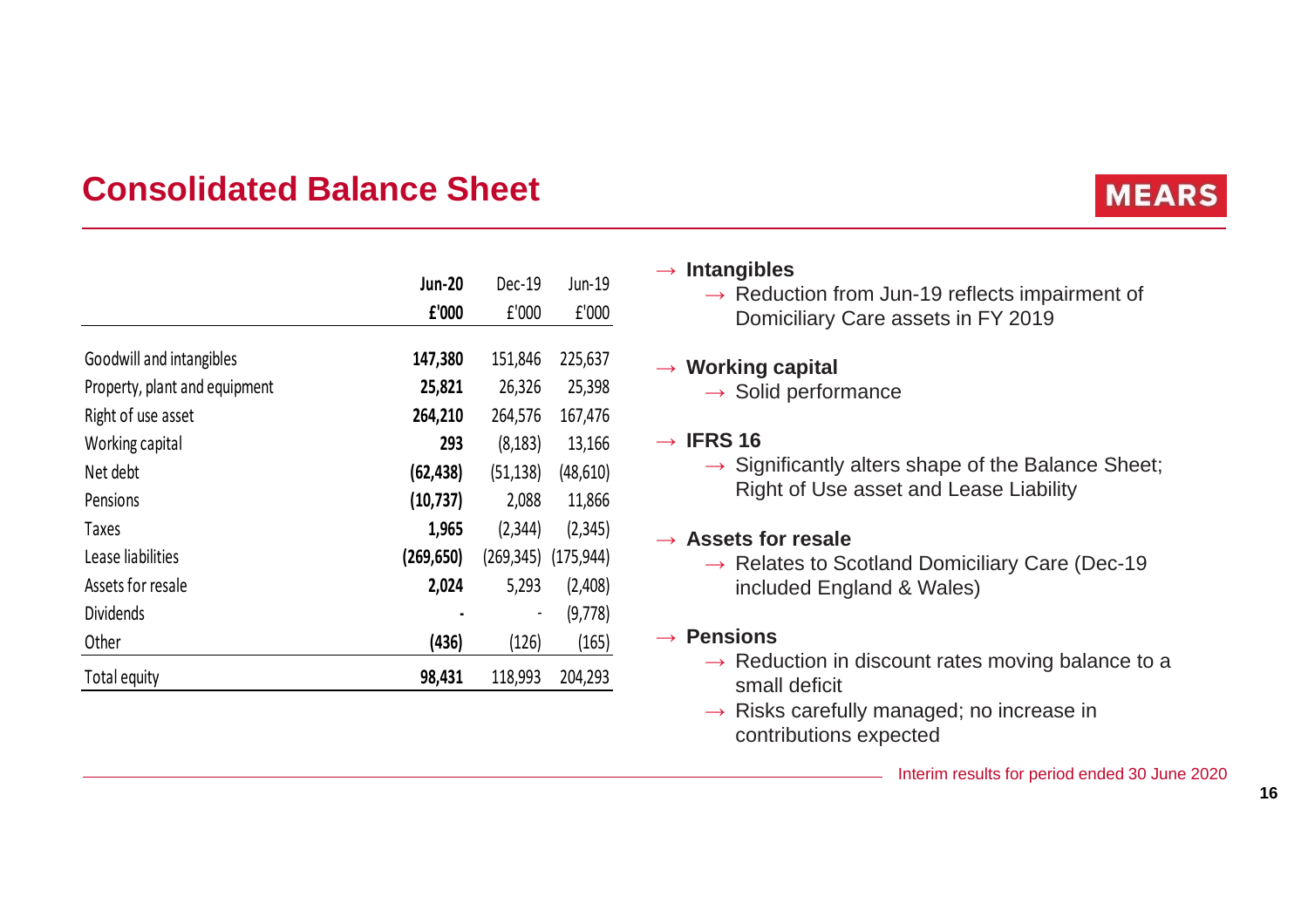

# Strategic update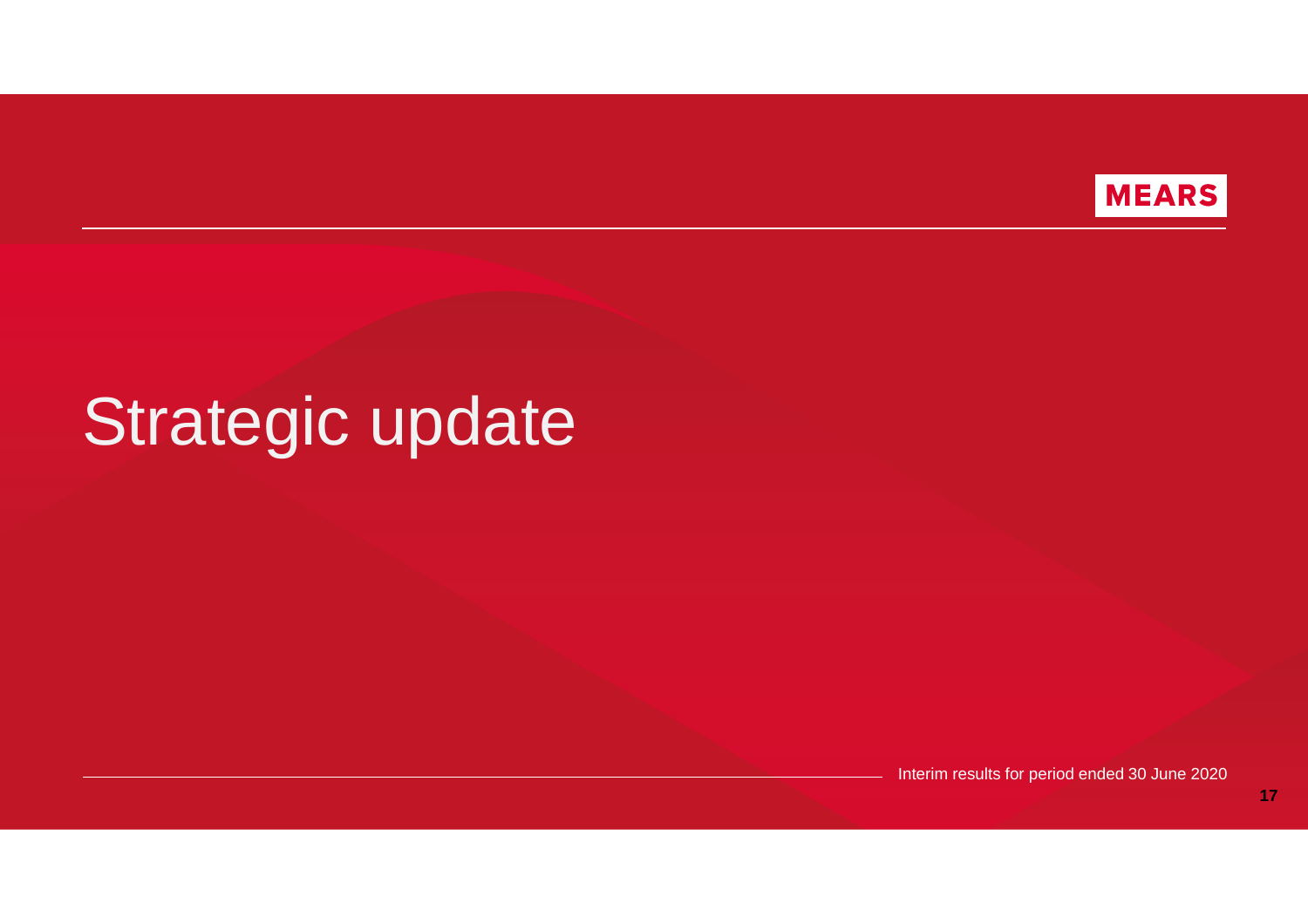# **2021 ready | Focus on specialist housing services**



 $\rightarrow$  Following a period of strategic re-positioning Mears' clear and unique offer is coming into sharper focus:<br>.

- $\rightarrow$  A specialist provider of housing services
- $\rightarrow$  Simplification of operational delivery into two service focussed divisions
	- → **Maintenance:** Repairs and Maintenance of homes in partnership with Local Authorities and Housing Associations
	- → **Management:** Management of homes and accommodation for key worker/vulnerable groups
- $\rightarrow$  Contracting with Local and Central Government clients
- $\rightarrow$  Delivering contracts aligned to Mears' core competencies
- $\rightarrow$  Leading market position and trusted client relationships built over many years provides strong foundation
- $\rightarrow$  Reduced capital employed with all parts of the business improving returns
- $\rightarrow$  Revenue and margin growth opportunities across both divisions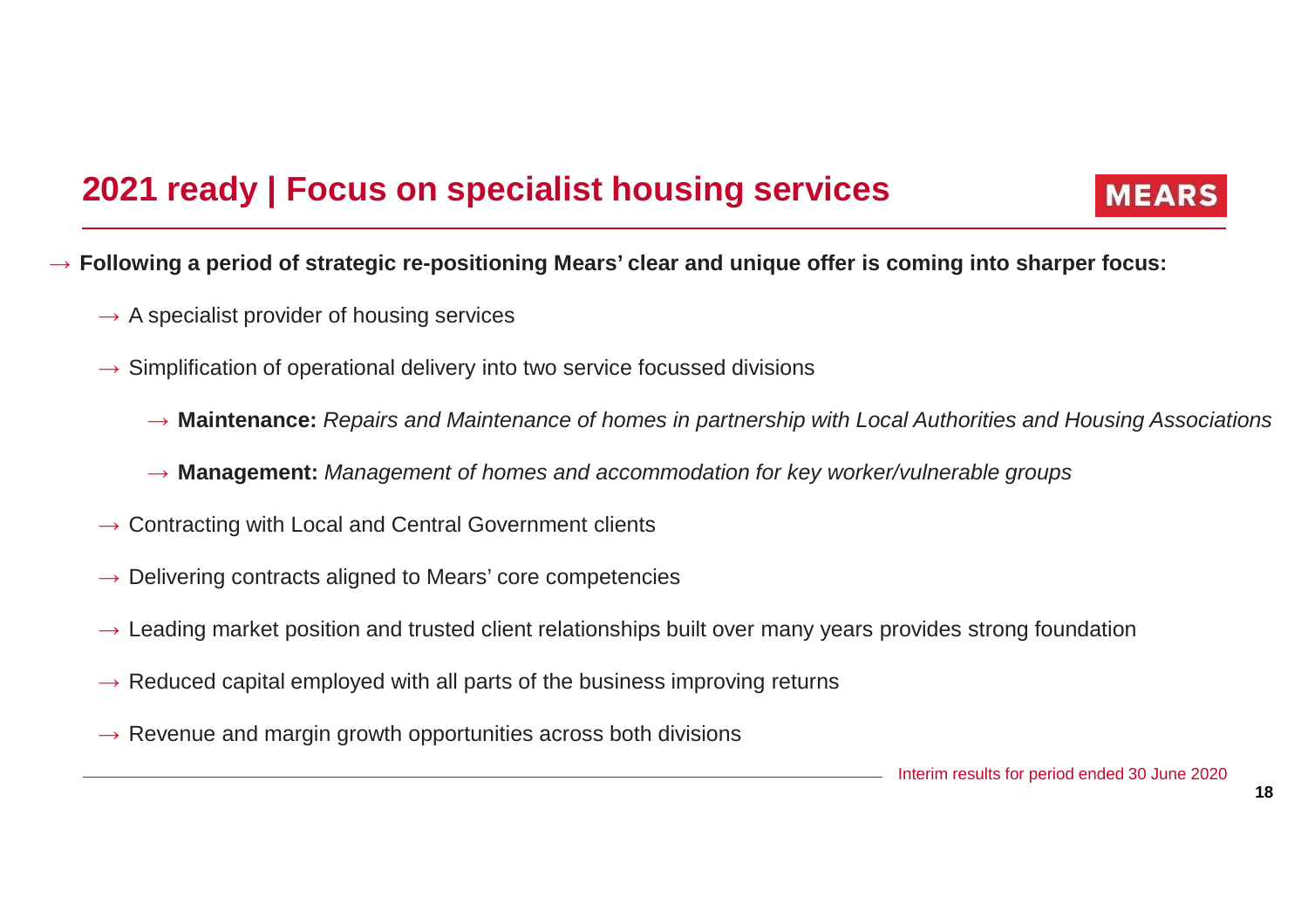# **2021 ready | Quality of contract revenues is improving**

**MEARS** 

→ **Group order book at £2.7bn (2019: £2.7bn), re-bid risk is reduced and focus is on improving quality/margin**

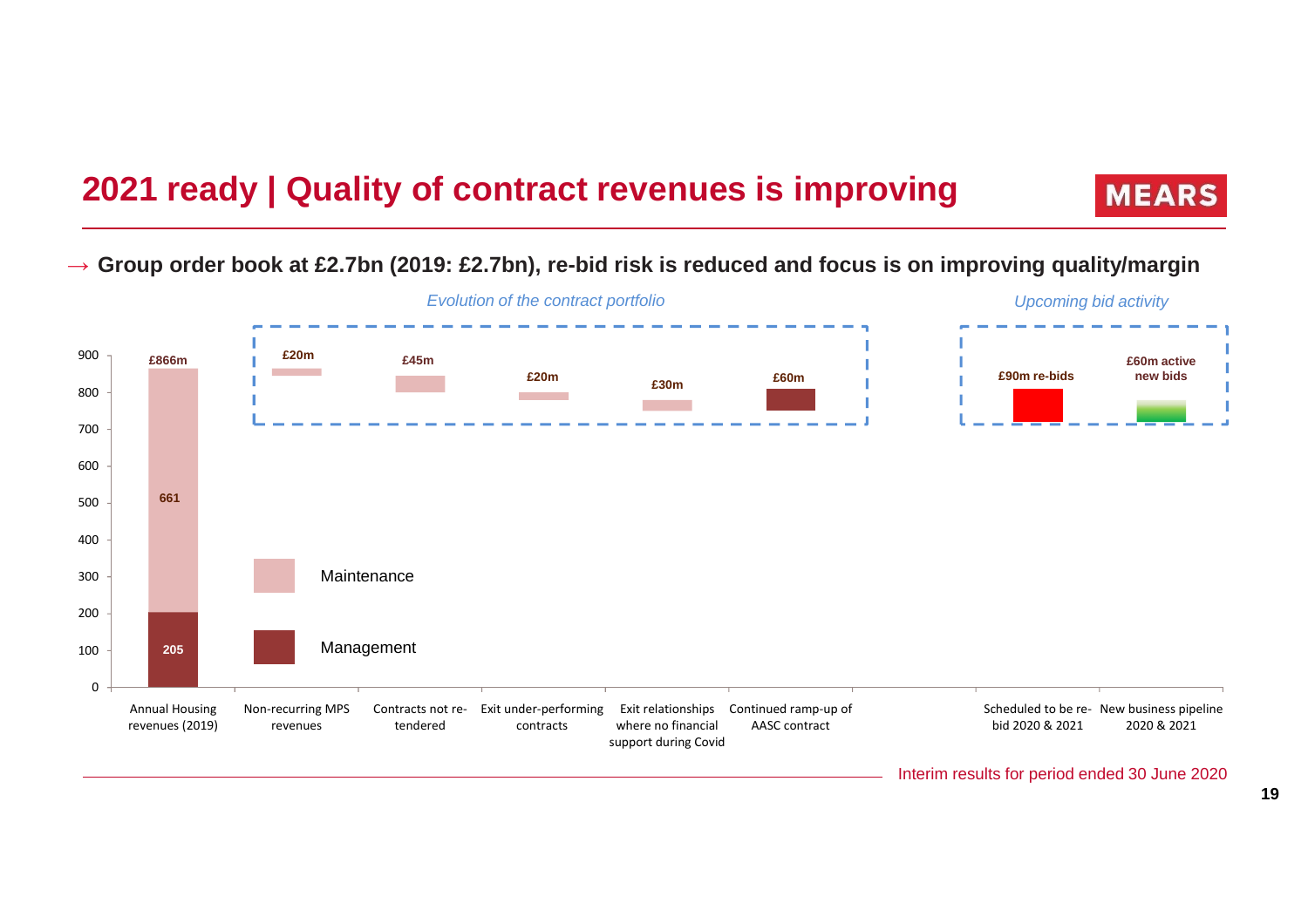# **2021 ready | Good progress on material re-bids**



- $\rightarrow$  c. £240 million of annualised revenue expiring in 2020 and 2021 was scheduled to be rebid<br>Significant progress has been made despite some Covid 19 delays
- → Significant progress has been made despite some Covid-19 delays<br>→ Mears has a number of routes to maintaining existing relationships
- $\rightarrow$  Mears has a number of routes to maintaining existing relationships

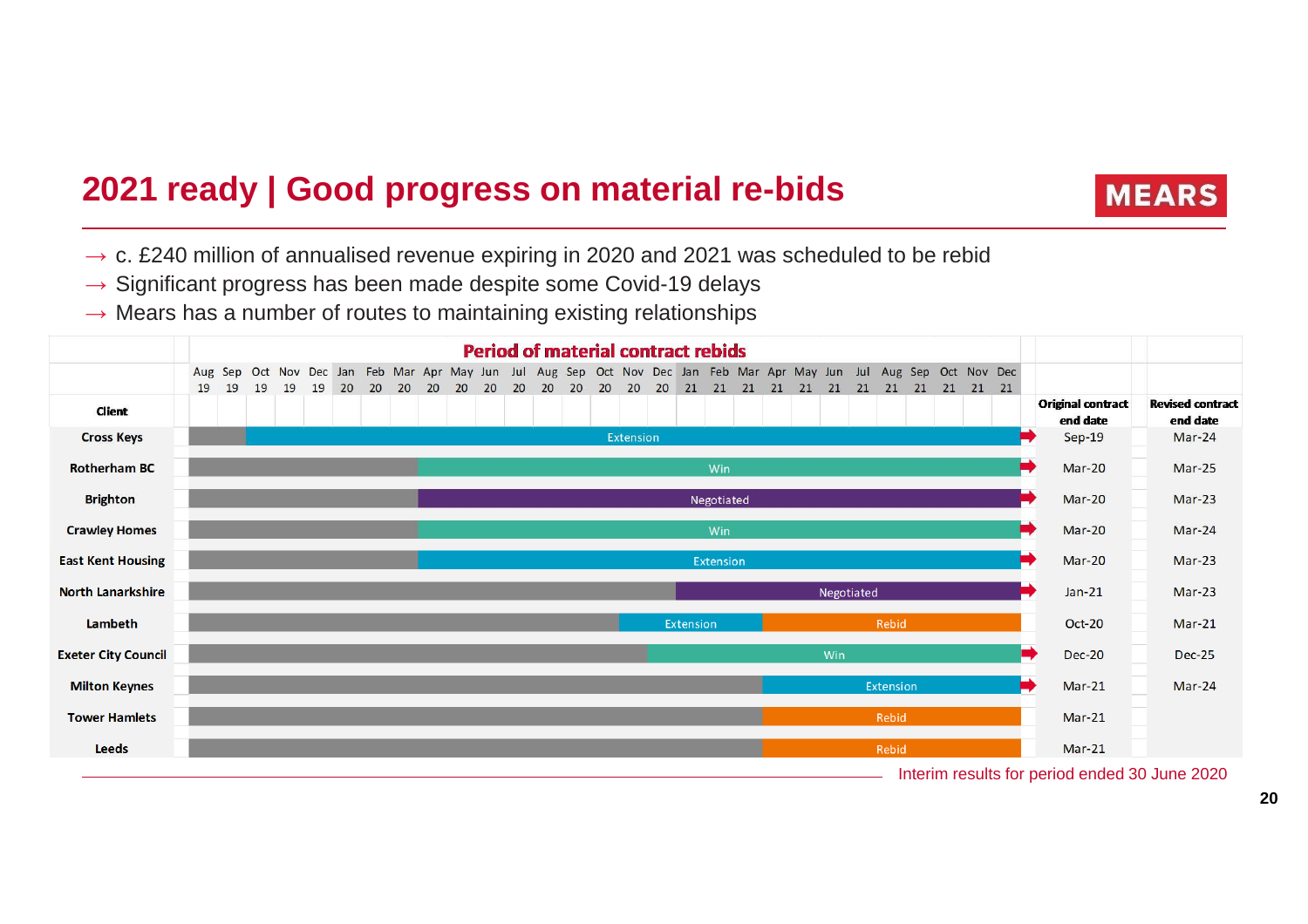# **Good progress made on a number of material bids**

**Exeter City Council**

**Cornwall Council** 

 $\mathbb{R}$ 

**North Lanarkshire**

**MEARS** 

**WinMears Group multi service contract Process PausedMears Group multi service contract ManagementShortlistedMaintenanceWin**

**MOD FDIS**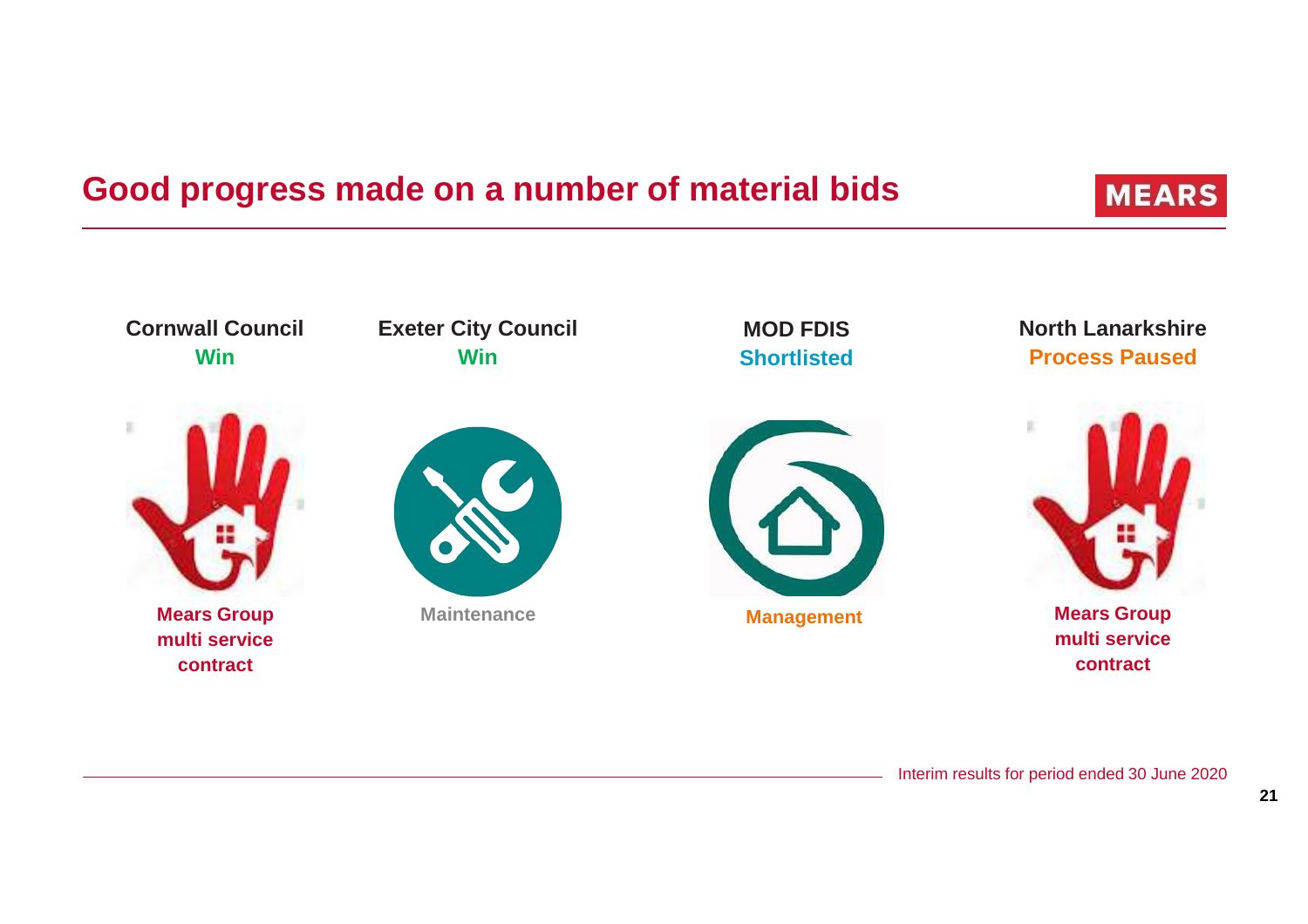

# **Outlook**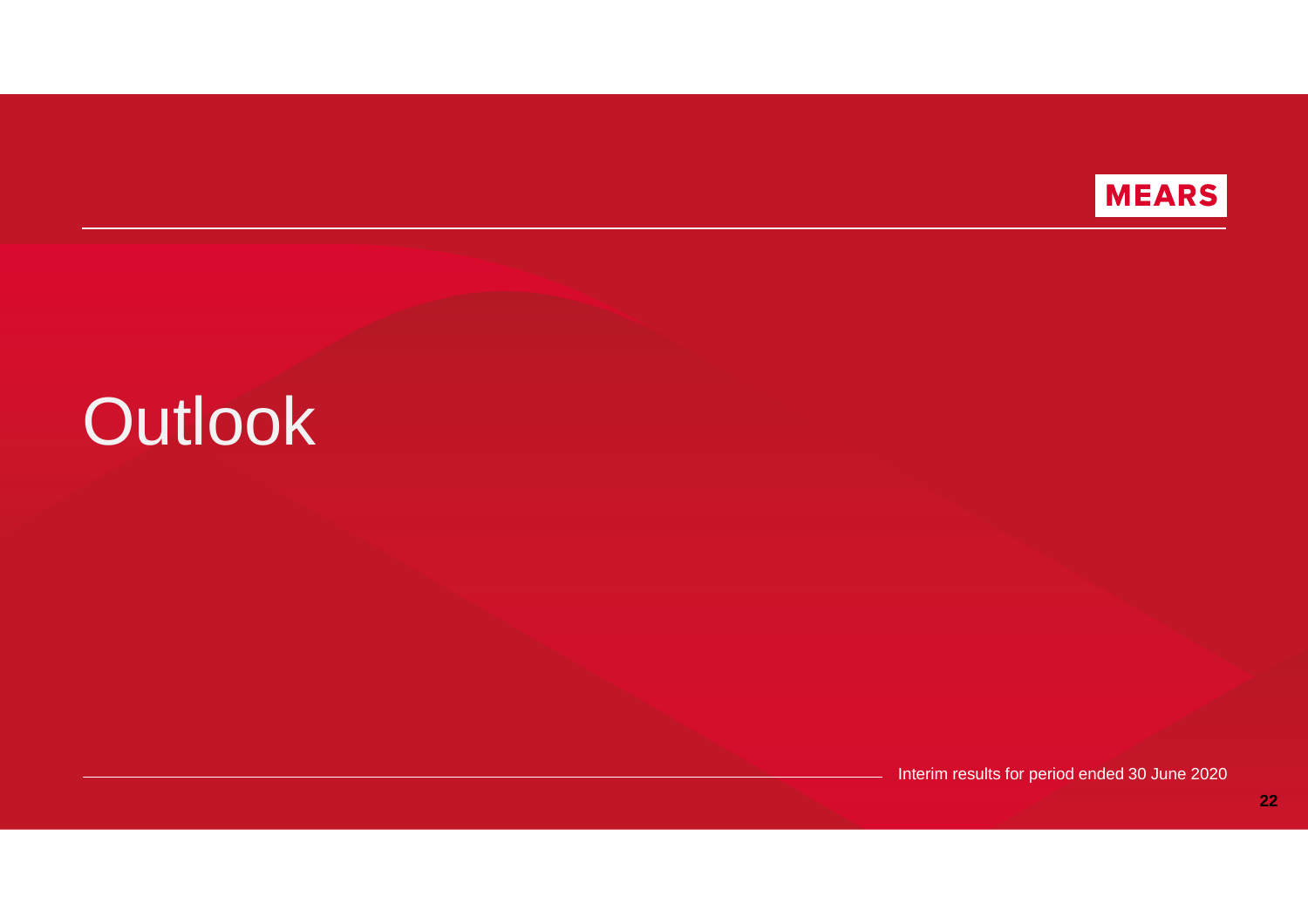# **Outlook**



#### $\blacktriangleright$ **Maintenance**

- -Recovery in volumes, revenues and profitability expected to build through the second half of 2020
- - Contracts exited this year, plus slow build-back in tendering activity, will see a reduced run-rate in 2021 but focus on improved quality and margin

#### $\blacktriangleright$ **Management**

- -Demand to remain strong; AASC in core delivery phase with financials coming through on plan
- -Focus on key MoD tender
- **Group**
	- Continued de-leveraging from the unwind of Development projects and the disposal of Scotland Domiciliary Care
	- -Strategic review of non-core asset portfolio